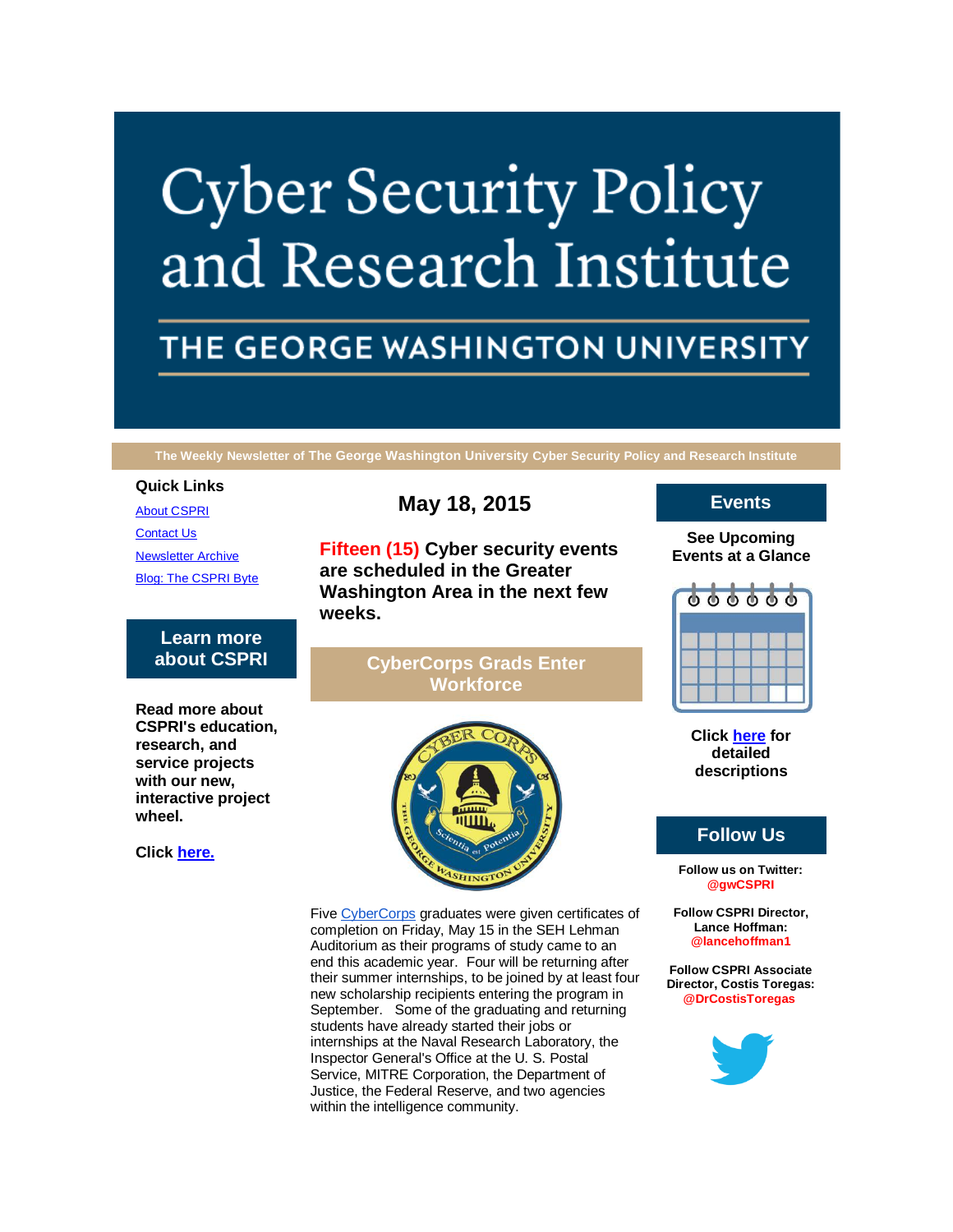## **Legislative Lowdown**

- The House of Representatives last week overwhelmingly approved legislation to end the federal government's bulk collection of phone records, The New York Times [reports.](http://r20.rs6.net/tn.jsp?f=001fiH3SgSrC7hfVIrkQVJocbPxNDGt13qDkOEsR2rhe0V9p1c5j2z0LXnnJMadUwtxHj1Kn0S076QiW5FKv9uGeDDNjxPQzejvMeGTncwt6cNFyYlz0NKFBhcbf_HqRd-t_mRRe_jqNlkQzmHJBPlT3RnkYiQRU1neTdSKszhnd6xd7eR737qBq0hSmlLy9so8mrSlP3gV22a5wKytUSfbHVMwrrx2zKsYuz-YYFJKIlrU_12RNUhLKS1QJVMQefJ22pndXyQTD7cvZMLwXFvBzn5n_K9wrf8QXpj6768FW2oi2fBQldrVYHtzu0MGwo4MPBReDAW9PBFHSAmqag9fqA==&c=HNtBfx0ftn4iIazW4mwtWyyW07G_cRw-IGi8XWBlv65a1xQe42IVYQ==&ch=1Pw7OaeK_aQgT1W5t6nul_RlGab3NkYAMyGY1h5qKFiLcDDZGcYOAw==) The move puts strong pressure on Senator Mitch McConnell of Kentucky, the Senate majority leader, who insists that dragnet sweeps continue in defiance of many of those in his Republican Party. "Under [the bipartisan](http://r20.rs6.net/tn.jsp?f=001fiH3SgSrC7hfVIrkQVJocbPxNDGt13qDkOEsR2rhe0V9p1c5j2z0LXnnJMadUwtxBdKslrwGaHCfB1r-Sicpja-hMKHDQP85Fg5irZgJHnfmH9lMxAt5dEnE1NT4wuK4m_hOBE4MjbzEReoWIzCkNvVd4yi4uWg0lmkz652Gm1sc6BKEKCiUMd7t0JIr8PZbYe5lGjdm5Tkh2jvv1Ne35Ob8ZpkLLOGR&c=HNtBfx0ftn4iIazW4mwtWyyW07G_cRw-IGi8XWBlv65a1xQe42IVYQ==&ch=1Pw7OaeK_aQgT1W5t6nul_RlGab3NkYAMyGY1h5qKFiLcDDZGcYOAw==)  [bill,](http://r20.rs6.net/tn.jsp?f=001fiH3SgSrC7hfVIrkQVJocbPxNDGt13qDkOEsR2rhe0V9p1c5j2z0LXnnJMadUwtxBdKslrwGaHCfB1r-Sicpja-hMKHDQP85Fg5irZgJHnfmH9lMxAt5dEnE1NT4wuK4m_hOBE4MjbzEReoWIzCkNvVd4yi4uWg0lmkz652Gm1sc6BKEKCiUMd7t0JIr8PZbYe5lGjdm5Tkh2jvv1Ne35Ob8ZpkLLOGR&c=HNtBfx0ftn4iIazW4mwtWyyW07G_cRw-IGi8XWBlv65a1xQe42IVYQ==&ch=1Pw7OaeK_aQgT1W5t6nul_RlGab3NkYAMyGY1h5qKFiLcDDZGcYOAw==) which passed [338 to 88,](http://r20.rs6.net/tn.jsp?f=001fiH3SgSrC7hfVIrkQVJocbPxNDGt13qDkOEsR2rhe0V9p1c5j2z0LXnnJMadUwtx6gfbQvAabEerZESoA2J0AGt7YPj0qje_afsU5ICRx3mTvqgFFaWMVrFm2eLV1QEw912bROk4m_RsQKwYRHPvn-Qpa3m77iv_BJ8AxuJ4g2mSYdfn_BkUlXjzXTjG6O6Z7Ucer8nc1jHxkUySRhsfuaskbX5NY3MPdPt4zclRhZI=&c=HNtBfx0ftn4iIazW4mwtWyyW07G_cRw-IGi8XWBlv65a1xQe42IVYQ==&ch=1Pw7OaeK_aQgT1W5t6nul_RlGab3NkYAMyGY1h5qKFiLcDDZGcYOAw==) the [Patriot Act](http://r20.rs6.net/tn.jsp?f=001fiH3SgSrC7hfVIrkQVJocbPxNDGt13qDkOEsR2rhe0V9p1c5j2z0LXnnJMadUwtxzpXo7s6KP0metMAiwwo87yKAr0qdFTC5Bmx3GxpAjzJfAxPBkqWx388kA6A3OG5thrNFR936XLoU0EbfjvuhmKMGZc6ox7F4kflgKu79a9BE6U9ZMtK2M6jaoQAyvZtMlHo_i3Ees2wScSXKIcyy_7_DUS85AzzhMBoWuWbdT4-EoFKwBJv6OOiJSs2mCGCsn6V5OjwlFjmhz1WLHI60-vEU4BCDZNDwCQoMuMqqzALT-fitzb6KWQ==&c=HNtBfx0ftn4iIazW4mwtWyyW07G_cRw-IGi8XWBlv65a1xQe42IVYQ==&ch=1Pw7OaeK_aQgT1W5t6nul_RlGab3NkYAMyGY1h5qKFiLcDDZGcYOAw==) would be changed to prohibit bulk collection by the [National](http://r20.rs6.net/tn.jsp?f=001fiH3SgSrC7hfVIrkQVJocbPxNDGt13qDkOEsR2rhe0V9p1c5j2z0LXnnJMadUwtxUz-W39VhVXsUnokF6k4K0MVLCEuDaXO2PPck6wSCs-_8KC-gLA_oS_h4uMN7RYwNFTfH3rB4Cx1jLzEbcG8f_GPP2_8SAF7yDXHiI-qfO_HbVjnbeQfAOWodib7RIhcgzPPJXJmH3YVg24jV-ypJbbx6GOmW8V6phDnJthu6FjjSWS2idB3SEVGsz3feBZjqVbvaF-0tDOWPK_fVC_xWJHlN5TZ0EJBnquWgZ6MwkwtpxhNg3q9LSOqsuuX1vweE&c=HNtBfx0ftn4iIazW4mwtWyyW07G_cRw-IGi8XWBlv65a1xQe42IVYQ==&ch=1Pw7OaeK_aQgT1W5t6nul_RlGab3NkYAMyGY1h5qKFiLcDDZGcYOAw==)  [Security Agency](http://r20.rs6.net/tn.jsp?f=001fiH3SgSrC7hfVIrkQVJocbPxNDGt13qDkOEsR2rhe0V9p1c5j2z0LXnnJMadUwtxUz-W39VhVXsUnokF6k4K0MVLCEuDaXO2PPck6wSCs-_8KC-gLA_oS_h4uMN7RYwNFTfH3rB4Cx1jLzEbcG8f_GPP2_8SAF7yDXHiI-qfO_HbVjnbeQfAOWodib7RIhcgzPPJXJmH3YVg24jV-ypJbbx6GOmW8V6phDnJthu6FjjSWS2idB3SEVGsz3feBZjqVbvaF-0tDOWPK_fVC_xWJHlN5TZ0EJBnquWgZ6MwkwtpxhNg3q9LSOqsuuX1vweE&c=HNtBfx0ftn4iIazW4mwtWyyW07G_cRw-IGi8XWBlv65a1xQe42IVYQ==&ch=1Pw7OaeK_aQgT1W5t6nul_RlGab3NkYAMyGY1h5qKFiLcDDZGcYOAw==) of metadata charting telephone calls made by Americans," the Times notes. "However, while the House version of the bill would take the government out of the collection business, it would not deny it access to the information. It would be in the hands of the private sector - almost certainly telecommunications companies like AT&T, Verizon and Sprint, which already keep the records for billing purposes and hold on to them from 18 months to five years." According to **The Hill**, the White House 'strongly supports' measures to reform the NSA's practices.

Feeling the pressure, Sen. McConnell introduced a bill that would offer a simple, short extension to Patriot Act as it currently stands. The National Journal notes that McConnell introduced [fast-track](http://r20.rs6.net/tn.jsp?f=001fiH3SgSrC7hfVIrkQVJocbPxNDGt13qDkOEsR2rhe0V9p1c5j2z0LXnnJMadUwtxkDCfMW5Bm2-jXTbPNQHVJxq-lHoDtPC9M7Dvr08idPwI4-EXGppvPp6R12tlpcDste6t36aidZWCv-lvFa2V0EQR9eWJs_CAmy1J8KVfI7UUbl298mp0qAxRdCBtAzt6rCiHGNTa6qrH_1Hr2LUXShWCfq9wUU5mcroKYmX168HfOeb2-4pyoZ6LKC2IprWy&c=HNtBfx0ftn4iIazW4mwtWyyW07G_cRw-IGi8XWBlv65a1xQe42IVYQ==&ch=1Pw7OaeK_aQgT1W5t6nul_RlGab3NkYAMyGY1h5qKFiLcDDZGcYOAw==)  [legislation](http://r20.rs6.net/tn.jsp?f=001fiH3SgSrC7hfVIrkQVJocbPxNDGt13qDkOEsR2rhe0V9p1c5j2z0LXnnJMadUwtxkDCfMW5Bm2-jXTbPNQHVJxq-lHoDtPC9M7Dvr08idPwI4-EXGppvPp6R12tlpcDste6t36aidZWCv-lvFa2V0EQR9eWJs_CAmy1J8KVfI7UUbl298mp0qAxRdCBtAzt6rCiHGNTa6qrH_1Hr2LUXShWCfq9wUU5mcroKYmX168HfOeb2-4pyoZ6LKC2IprWy&c=HNtBfx0ftn4iIazW4mwtWyyW07G_cRw-IGi8XWBlv65a1xQe42IVYQ==&ch=1Pw7OaeK_aQgT1W5t6nul_RlGab3NkYAMyGY1h5qKFiLcDDZGcYOAw==) that would extend without changes the expiring surveillance authorities of the Patriot Act until July 31 of this year. "McConnell also invoked the so-called fast-track procedure on a reform measure that passed the House this week," Dustin Volz [writes.](http://r20.rs6.net/tn.jsp?f=001fiH3SgSrC7hfVIrkQVJocbPxNDGt13qDkOEsR2rhe0V9p1c5j2z0LXnnJMadUwtxrOeQIEqiM4AZVsaYs6K6AZB40KUYX5UV0sSwRRdkCoegPoFPhIWzUDfd7g41OZshqz5on3uk2wWpL_cweNzINHr6Wij3degPtPBiUmQcAk5fvnPZN2rL3RRheQpve2OI5E1ennWvQ49-tbW1T2kUscjJ-WA0OLrKqL3gVzRouiFtxt0OKn08m3C2Og_9PiLePb9s3JqOR0lErjkS-ZlzzwYpuWLz73lM&c=HNtBfx0ftn4iIazW4mwtWyyW07G_cRw-IGi8XWBlv65a1xQe42IVYQ==&ch=1Pw7OaeK_aQgT1W5t6nul_RlGab3NkYAMyGY1h5qKFiLcDDZGcYOAw==) "Both bills will be eligible for consideration on the Senate floor when the chamber returns" this week.

-Florida has a new [law](http://r20.rs6.net/tn.jsp?f=001fiH3SgSrC7hfVIrkQVJocbPxNDGt13qDkOEsR2rhe0V9p1c5j2z0LXnnJMadUwtxnIGkTOOrhgaHcUULBr-X1ebQ6ZYrkkm-6ELO4u7En9UtuMwgCsHJJI737YEmF541txwSaa4M6xsER7oSnk_C-kYsutacSPcCkydcPyXnwv4Z8RperL0RQg==&c=HNtBfx0ftn4iIazW4mwtWyyW07G_cRw-IGi8XWBlv65a1xQe42IVYQ==&ch=1Pw7OaeK_aQgT1W5t6nul_RlGab3NkYAMyGY1h5qKFiLcDDZGcYOAw==) prohibiting the use of drones to intentionally record images of people on private property if a reasonable expectation of privacy exists, according to [a briefb](http://r20.rs6.net/tn.jsp?f=001fiH3SgSrC7hfVIrkQVJocbPxNDGt13qDkOEsR2rhe0V9p1c5j2z0LXnnJMadUwtxNHr17Z77GpiqEe1ADTZJEg-r34oLHl6Znm3R33uo3e7VrAMqWChGVDDOCqBUFVc8SK_ChWamA94Itq-DGHl5RlBi05hnJhTI39kBtH7izOp1KHQferf1Aw8zx5VD9zrZREMGYCBZ20PrRLovMSN7DL8Jgmicv_an&c=HNtBfx0ftn4iIazW4mwtWyyW07G_cRw-IGi8XWBlv65a1xQe42IVYQ==&ch=1Pw7OaeK_aQgT1W5t6nul_RlGab3NkYAMyGY1h5qKFiLcDDZGcYOAw==)y the Electronic Privacy Information Center (EPIC). "The law applies to law enforcement and private individuals, and provides for civil damages and injunctive relief," EPIC notes. "The law follows Florida's [2013 law](http://r20.rs6.net/tn.jsp?f=001fiH3SgSrC7hfVIrkQVJocbPxNDGt13qDkOEsR2rhe0V9p1c5j2z0LXnnJMadUwtxGvamv_mlKYLg9Ts-bHLadHf5szEhbMdjmCilRfnllMj7s1Q-UdXbnJsB4-uc0A3DuN8TbHkmBYVuNgmKZS9KO_ITudarEPRYabGAwX9FF2wc2We7sGc9Tg==&c=HNtBfx0ftn4iIazW4mwtWyyW07G_cRw-IGi8XWBlv65a1xQe42IVYQ==&ch=1Pw7OaeK_aQgT1W5t6nul_RlGab3NkYAMyGY1h5qKFiLcDDZGcYOAw==) requiring that police obtain a warrant to use drones to collect evidence. Many states are considering similar legislation and [EPIC's State Policy Projectis](http://r20.rs6.net/tn.jsp?f=001fiH3SgSrC7hfVIrkQVJocbPxNDGt13qDkOEsR2rhe0V9p1c5j2z0LXnnJMadUwtx0W-0kJ5UqyOR1iTM1ZgaG5L9NhPVuqJUJXy7NqthzTrUkJT8FeVvFeN6Vt3FoATpPNtPnXIknLRnxpIsIKYZnzjMrTXO9yELN2RwwJlfRLaB_FGdY-JOCj1ut3ysz1kR&c=HNtBfx0ftn4iIazW4mwtWyyW07G_cRw-IGi8XWBlv65a1xQe42IVYQ==&ch=1Pw7OaeK_aQgT1W5t6nul_RlGab3NkYAMyGY1h5qKFiLcDDZGcYOAw==) monitoring bills nationwide."

## **Cyber Security Policy News**

#### **Felton appointed as deputy chief technology offier**

-The Obama Administration has appointed Ed Felton, one of the country's toughest critics against the National Security Agency as its deputy chief technology officer. Felton, a Princeton University computer science professor, has been an outspoken critic of the NSA's domestic surveillance activities.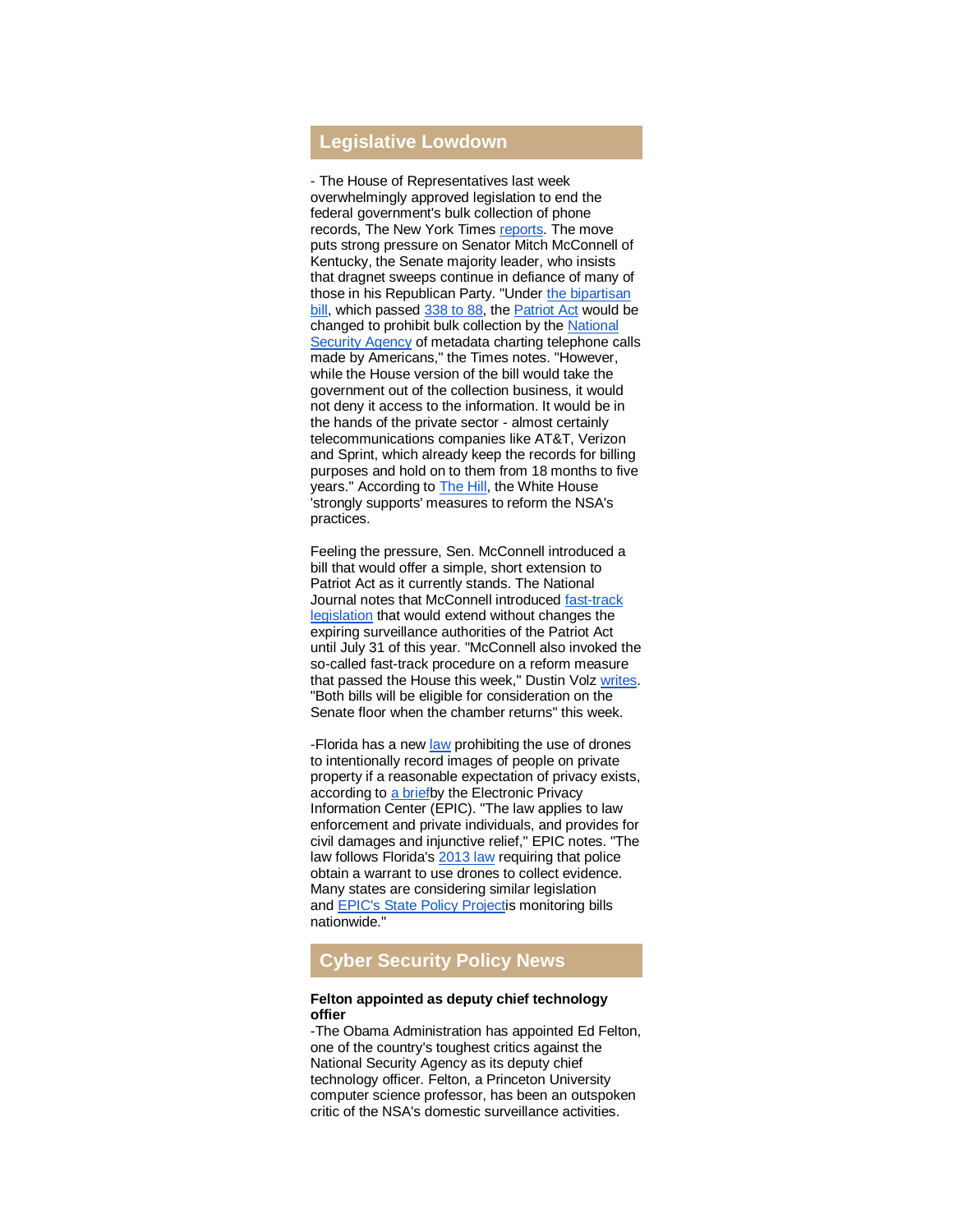"After ex-NSA contractor Edward Snowden disclosed Verizon was providing call records on U.S. citizens to the intelligence agency, Felten filed a [declaration](http://r20.rs6.net/tn.jsp?f=001fiH3SgSrC7hfVIrkQVJocbPxNDGt13qDkOEsR2rhe0V9p1c5j2z0LXnnJMadUwtxRBlHR_liVr0l447VnfcHnv7rEq-dI-0wAStoNLy4x0As1jPjHLMgQsyLwiUVYjppPY3HVOoXOUYJLOK7Qj8X3bQNJNKWlpvZAF609zXjFwHP19GJYy_wxZppldrQBKxn8ABuTU5gDaMa8QZSnRDVpgn-lzevxz_strW_3Rk4wfeaB02XVbmHvMV8MTp-C-uKih8hV5L_zD-vqqxCYREWAA==&c=HNtBfx0ftn4iIazW4mwtWyyW07G_cRw-IGi8XWBlv65a1xQe42IVYQ==&ch=1Pw7OaeK_aQgT1W5t6nul_RlGab3NkYAMyGY1h5qKFiLcDDZGcYOAw==) in support of an American Civil Liberties Union lawsuit against 'mass call-tracking,' writes Aliya Sternstein for NextGov. "Felten's research interests include demonstrating how personal behavior can be [inferred](http://r20.rs6.net/tn.jsp?f=001fiH3SgSrC7hfVIrkQVJocbPxNDGt13qDkOEsR2rhe0V9p1c5j2z0LXnnJMadUwtx_J0FRtGoqpXh2YiUjw54jT2RLatn5nw4ALq3NhdzmR1BuuS_smcvU9FnVrOG0w3gvSJaxdFpSvHOF7LruxiZuUEORBIy-lDdhJKZApjuh3RHIonmfLvn1XzFlxRRC8F0rPLdz4ybkcrrqsFnLkVEig==&c=HNtBfx0ftn4iIazW4mwtWyyW07G_cRw-IGi8XWBlv65a1xQe42IVYQ==&ch=1Pw7OaeK_aQgT1W5t6nul_RlGab3NkYAMyGY1h5qKFiLcDDZGcYOAw==)  [from large data sets](http://r20.rs6.net/tn.jsp?f=001fiH3SgSrC7hfVIrkQVJocbPxNDGt13qDkOEsR2rhe0V9p1c5j2z0LXnnJMadUwtx_J0FRtGoqpXh2YiUjw54jT2RLatn5nw4ALq3NhdzmR1BuuS_smcvU9FnVrOG0w3gvSJaxdFpSvHOF7LruxiZuUEORBIy-lDdhJKZApjuh3RHIonmfLvn1XzFlxRRC8F0rPLdz4ybkcrrqsFnLkVEig==&c=HNtBfx0ftn4iIazW4mwtWyyW07G_cRw-IGi8XWBlv65a1xQe42IVYQ==&ch=1Pw7OaeK_aQgT1W5t6nul_RlGab3NkYAMyGY1h5qKFiLcDDZGcYOAw==) and how to block NSA from seeing th[etracking data companies collect](http://r20.rs6.net/tn.jsp?f=001fiH3SgSrC7hfVIrkQVJocbPxNDGt13qDkOEsR2rhe0V9p1c5j2z0LXnnJMadUwtxvGfhHH5E_vwEEtq8YyIYoAmlES1pFm5PVb_Tiaxfikhz-mv6WRv7PVzMRV50GwGxZVZMsjWDrkskbkzPFRDXxEsyx2sLciNaSS0W07mOUbhtjnoQaMjjxZHAK5aZ8OloUn50JwbAZXsZP_TSTcY776MJtl_hMdzFyBMVRFvkRwdbUnmTJQUaLHvPQR1d1zZrRs8ZSYBjR23gOXYxtprHux2tuITpcJ9G&c=HNtBfx0ftn4iIazW4mwtWyyW07G_cRw-IGi8XWBlv65a1xQe42IVYQ==&ch=1Pw7OaeK_aQgT1W5t6nul_RlGab3NkYAMyGY1h5qKFiLcDDZGcYOAw==) on consumers online."

#### **Russia & China sign no-hacking pact**

-Russia and China have signed a pact in an agreement not to hack each others' networks, according to The Wall Street Journal. "According to the text of the agreement posted on the Russian government's website on Wednesday, Russia and China agree to not conduct cyber-attacks against each other, as well as jointly counteract technology that may 'destabilize the internal political and socioeconomic atmosphere,' 'disturb public order' or 'interfere with the internal affairs of the state,'" the Journal [wrote.](http://r20.rs6.net/tn.jsp?f=001fiH3SgSrC7hfVIrkQVJocbPxNDGt13qDkOEsR2rhe0V9p1c5j2z0LXnnJMadUwtxqPZbnpmXLOJKQCBIOC8daw-ofTmM54woX0DRlZZ7wgQRqvKv5Rd_ldpHYPfv9xvQ17QEERNPGRaHLngQzcD4Tl2z1DO0OI5y0cWpAkCxi8AQClDcftwgw-gSdoyxkKhcUONjtzgSZ9TXNDt2I_jBP3_o_TowYqGfMHfhsHv5PVJr9MJra4h7U0Yjp9aoaU2DmMXkBKHEXBA=&c=HNtBfx0ftn4iIazW4mwtWyyW07G_cRw-IGi8XWBlv65a1xQe42IVYQ==&ch=1Pw7OaeK_aQgT1W5t6nul_RlGab3NkYAMyGY1h5qKFiLcDDZGcYOAw==) "The two countries agreed to exchange information between law enforcement agencies, exchange technologies and ensure security of information infrastructure, the document says."

#### **Former federal employee charged in spear phishing attack**

-A former U.S. Department of Energy (DOE) and U.S. Nuclear Regulatory Commission (NRC) employee was charged last week with an attempted spear phishing attack aimed at sabotaging sensitive systems. According to [SC Magazine,](http://r20.rs6.net/tn.jsp?f=001fiH3SgSrC7hfVIrkQVJocbPxNDGt13qDkOEsR2rhe0V9p1c5j2z0LXnnJMadUwtx7iHctvV4tbwBreiRxW1zb_aT6yt9Qc_mMF_sE26J9Huo9017oG9nERQuvvCPlSzk4oDmwIqRBAiGXpQbMZ9tEFIKmR375UT8E1T1fpePbFJCPNOG152LIncNDMJtYQXT5-EFJfwjjgDSBo9yKjDqjTcychiVsC0Hv4v7N7M0qXwXAMnSAnal_MCg68yhXMJ7rA_ZXwUY-UMdTF5SbRdjTaEz8j2QpVpH&c=HNtBfx0ftn4iIazW4mwtWyyW07G_cRw-IGi8XWBlv65a1xQe42IVYQ==&ch=1Pw7OaeK_aQgT1W5t6nul_RlGab3NkYAMyGY1h5qKFiLcDDZGcYOAw==) "Charles Harvey Eccleston, 62, allegedly sent dozens of spear phishing emails in January 2015 to DOE employees' emails, the Department of Justice (DOJ) wrote in a press release. He faces four felony offenses, including three counts of crimes involving unauthorized access of computers and a wire fraud charge. Eccelston allegedly wanted to cause damage to the department's network and infect it with a virus that would extract nuclear weapons information for a foreign country." Read more at the FBI's press [release.](http://r20.rs6.net/tn.jsp?f=001fiH3SgSrC7hfVIrkQVJocbPxNDGt13qDkOEsR2rhe0V9p1c5j2z0LXnnJMadUwtxJIIXnewGlEULr6XVFodJKoWQBITQhK0atBtQV7KAVJDuzyziynoYXz4db2hYbdxndrsRIWAfpgA_6n1MS6YaA0eIWZZusLBafyTvVjGgCxmafbtdfmLgzKlyriyoSH_CQ0gHYrpJPBSCLuJhEjYs5oxmYaP4mdf7WzmSrpFk4X79hnoYBrvY3rzS14msyN0vcSyIJDP2YVf_FCagL6XefAwCYA7h9x0B1CwGhNTqdclemWiWn8cfgj8PzOgDwkrUfjBRD-G_ufkyfTwRE22F9o1ipxWHyd8saruQtGTFXcGqTXjl4YMlxocFezBHuqOA_AKmQf3CAMw=&c=HNtBfx0ftn4iIazW4mwtWyyW07G_cRw-IGi8XWBlv65a1xQe42IVYQ==&ch=1Pw7OaeK_aQgT1W5t6nul_RlGab3NkYAMyGY1h5qKFiLcDDZGcYOAw==)

Ars Technica reports about a setback for prosecutors pursuing people for cross-border theft of trade secrets. "The US government's prosecution of a South Korean businessman accused of illegally selling technology used in aircraft and missiles to Iran was dealt a devastating blow by a federal judge," Ars wrote. "The judge ruled Friday that the authorities illegally seized the businessman's computer at Los Angeles International Airport as he was to board a flight home." Read more [here.](http://r20.rs6.net/tn.jsp?f=001fiH3SgSrC7hfVIrkQVJocbPxNDGt13qDkOEsR2rhe0V9p1c5j2z0LXnnJMadUwtxCu2Pas98gA-qUAPnXljutyxakhka_NFfLfcZXaRMjXFxHF_OJs5ud4XNvWttB1Y4QP5dW2ccoS0697YvjD_QNo0A8Oi3kGL4zMG8Q7s5Lj4mUOMLJxvZ-lmgaUblU39Z8pLDplW1N-KMFeVDI5wuiQKrgZxGbqPB9wJVxBUaJdrkKnvx7NuuRGOnLYGeLt0FysHZDDexuFGACEXB1kqpnYUe5MmALTxs_KsZ4cE7oLQ=&c=HNtBfx0ftn4iIazW4mwtWyyW07G_cRw-IGi8XWBlv65a1xQe42IVYQ==&ch=1Pw7OaeK_aQgT1W5t6nul_RlGab3NkYAMyGY1h5qKFiLcDDZGcYOAw==)

#### **Security researcher hacks aircraft's WiFi - and tweets about it**

In other law cyber enforcement news, the FBI has stated that a security researcher who was pulled off